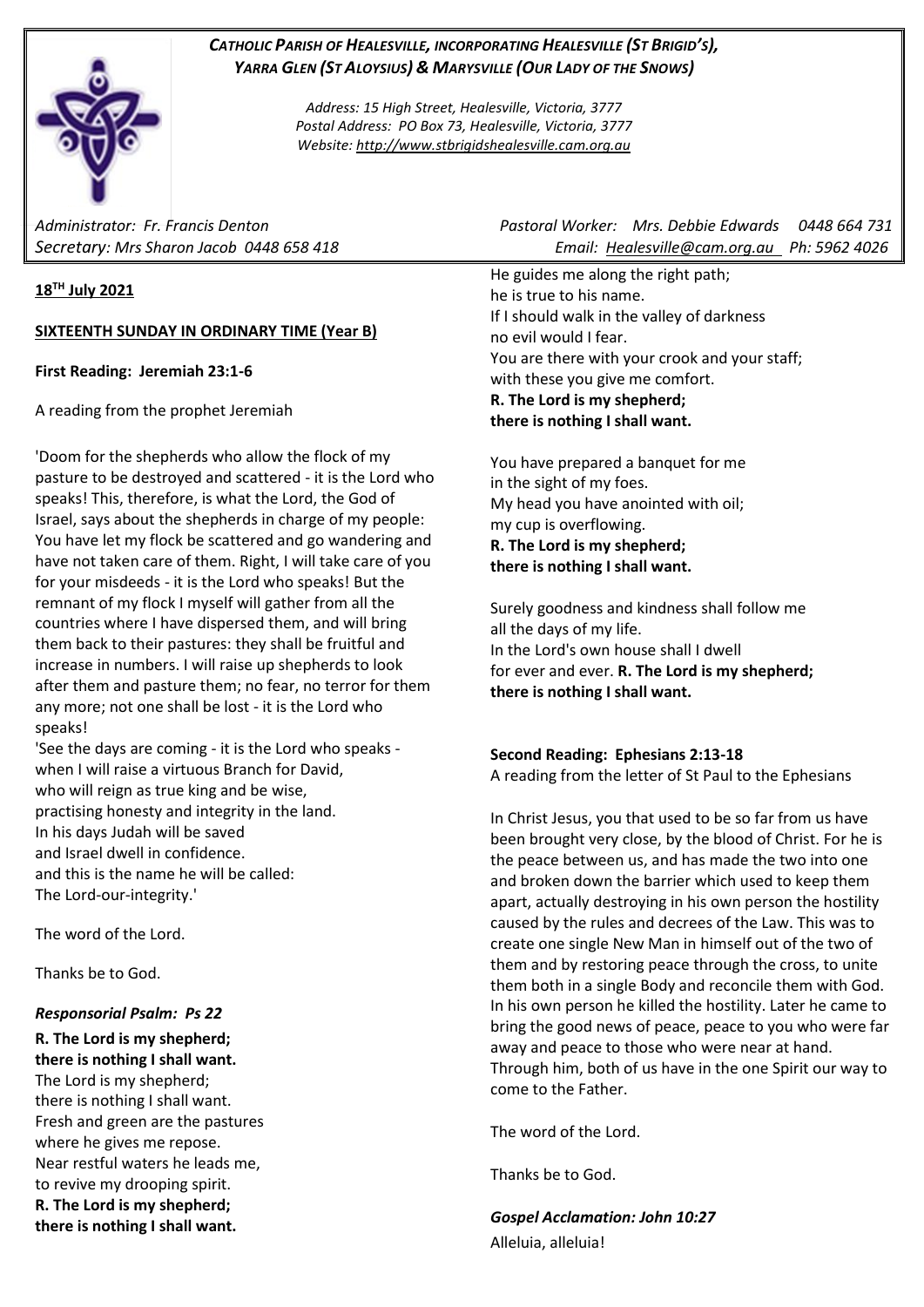My sheep listen to my voice, says the Lord; I know them, and they follow me. Alleluia!

## *Gospel: Mark 6:30-34*

A reading from the holy Gospel according to Mark

The apostles rejoined Jesus and told him all they had done and taught. Then he said to them, 'You must come away to some lonely place all by yourselves and rest for a while'; for there were so many coming and going that the apostles had no time even to eat. So they went off in a boat to a lonely place where they could be by themselves. But people saw them going, and many could guess where; and from every town they all hurried to the place on foot and reached it before them. So as he stepped ashore he saw a large crowd; and he took pity on them because they were like sheep without a shepherd, and he set himself to teach them at some length.

The Gospel of the Lord.

Praise to you, Lord Jesus Christ.

# **Collections: 20th & 27th June and 4th July**

Totals will be updated shortly, when Sharon returns from holidays



# **Rosters 18 th July 2021:**

**Reader:** J. Barrett **Church cleaning:** T & C O'Halloran

**Rosters 25th July 2021:** 

**Reader:** M . Jeffcott **Cuppa:** Volunteer **Church cleaning:** Catherine Saniga

 *Thank you to all our volunteers!*

**QR CODE APP** - Please download the Services Victoria app from the Apple App Store for iPhones [\(https://bit.ly/SBHCO\)](https://bit.ly/SBHCO), or the Google Play Store for Android phones [\(https://bit.ly/SBSAFE\)](https://bit.ly/SBSAFE). This will make check in a bit more efficient. Our Covid Marshall will be checking the 'ticks' so please remember to QR Code. Help is available for those who find this difficult to do.

Due to the lockdown, we are not able to attend Mass this week. Fr Francis will be recording Mass and it will be available on the you tube channel on Sunday morning. The link is accessible through St Brigid's Healesville's website, <http://www.stbrigidshealesville.cam.org.au/> or by searching St Brigid's Healesville on You Tube, or using the link: **<https://bit.ly/StBsHville>**

## **St Patrick's Pasta Night**

Saturday 14th August 6pm arrival for 6.30pm start 3 course meal Adults \$35p.p Children (under 14) \$15pp Live music - Dean Canan BYO Drinks Ticket Sales - Sharon at Parish Office Wednesday and Friday or 0448 658 418



This coming Thursday, 22 July, is the feast of St Mary Magdalene. In 2016 Pope Francis elevated the rank of St Mary Magdalene's day from a memorial to a feast, placing her on an equal footing with the twelve apostles, in recognition of her ancient title of 'apostle to the apostles' (*apostolorum apostola*). The Greek title of apostle means 'one who is sent.' The Gospels present Mary Magdalene as the first witness of Jesus Christ's resurrection and therefore the 'one sent' to tell the apostles that He is risen (cf. Mk 16:7).

As the testimony of the Gospels themselves prove, St Mary Magdalene has always been given a prominent place in the Christian story (see Mt 28:1–10; Mk 16:1–10; Lk 24:1–12; Jn 20:1–18). Mary Magdalene is mentioned by name twelve times, more often than most of the apostles. The earliest of the Church Fathers didn't fail to notice the unique role that St Mary Magdalene played. Writing in the  $4<sup>th</sup>$  century, St Jerome, made the following observation in his commentary on the Prophet Zephaniah:

*Both Greek and Latin history is filled with the virtues of females, and these would demand entire books. Since another work is pressing, let it merely suffice for me to have said this at the end of this preface, that the risen*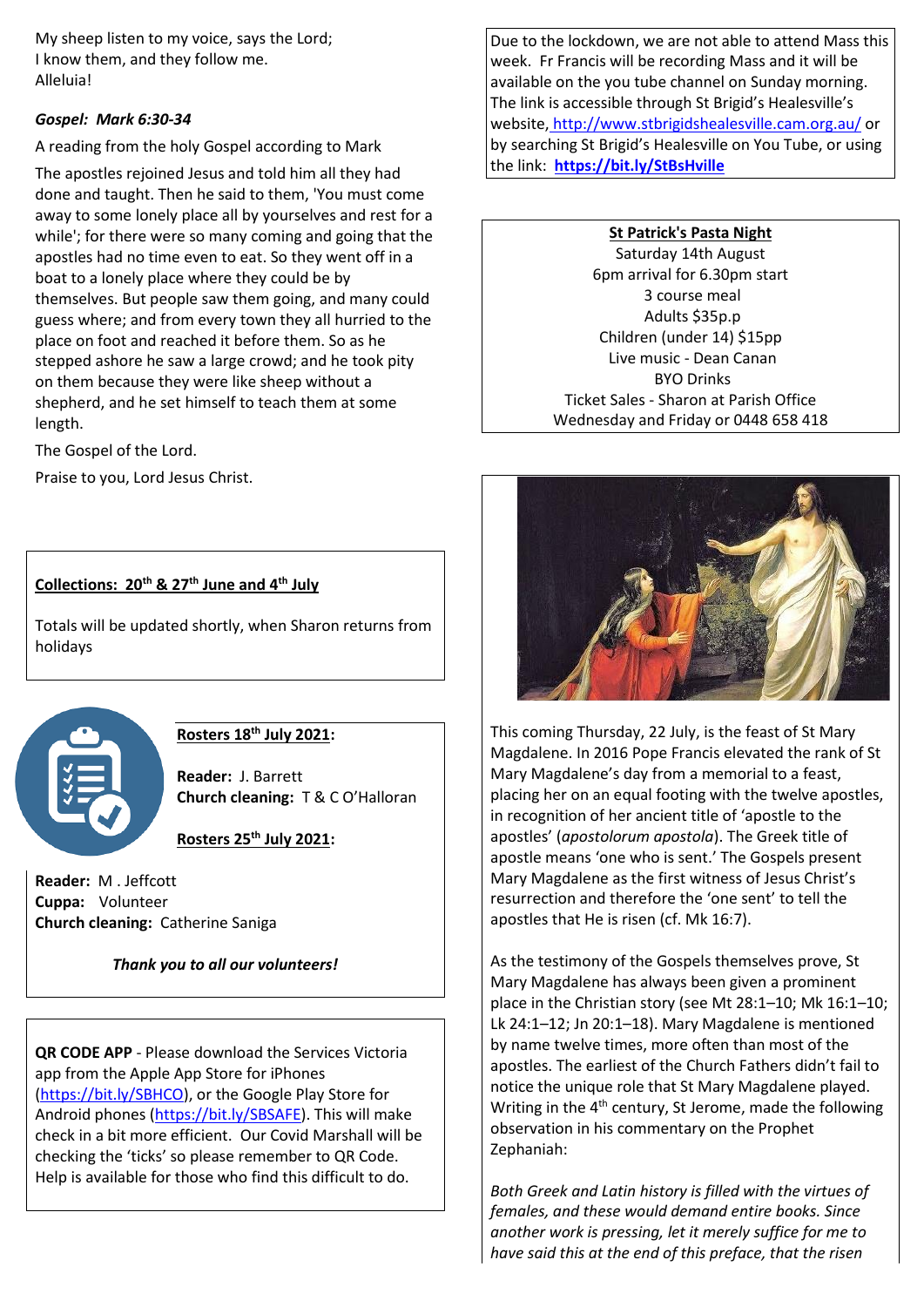*Lord appeared first to women, and those women were apostles to the apostles, so that the men were put to shame for not having sought out the Lord, whom the weaker sex had already found.*

The Gospel record is unsparing of the laggardly incredulity of the apostles (Luke 24:25; John 20:27) as much as it is emphatic about the faith and steadfastness of the faithful women throughout Jesus' Passion, among whom Mary Magdalene is prominent. She remains faithful to Our Lord even in death, as she goes to attend to the body of Christ on Easter morning, according to the Jewish burial customs.

In the Western tradition there has been a tendency to associate Mary Magdalene with the unnamed prominent sinner who anointed Christ's feet with costly ointment (Luke 7:36-50). In John's gospel Mary of Bethany, the sister of Martha and Lazarus also anoints the feet of Christ. There is no mention of Mary being a sinner, but the similarity of the scene created a popular assumption that the sinful woman of Luke 7 was in fact Mary of Bethany, and that Mary of Bethany was another name for Mary Magdalene. In reality there is genuine ambiguity here as to the identity of the 'sinful woman'. From the time of Pope St Gregory the Great the assumption was that they were all the same person: Mary Magdala. From the seventh century St Mary Magdalene became a symbol of Christian penitence, and by the time of the Renaissance had become a favourite subject in Religious art. Donatello's sculpture of Mary Magdalene has her completely naked yet modestly covered in tresses of long matted hair, appearing almost like a counterpart to John the Baptist. Titian's versions of Mary Magdalene are more flattering, teetering between sensuality and raw piety. In 2003 pulp-novelist Dan Brown added the latest indignity to this great saint by sacrilegiously presenting her as Jesus' lover, a ludicrous claim that has been a remarkably persistent fantasy in the popular imagination. The Gospels of course tell a very different story.

Even if Mary Magdalene were the sinful woman of Luke 7 it would be ultimately immaterial. Her primary importance in the Gospels is as a faithful witness to Christ's sufferings and resurrection. All Christ's followers are ultimately repentant sinners who have discovered the grace of redemption in Christ. Like St Mary Magdalene we too are called to joyfully bear witness to the resurrection of Christ. As the Collect for this Mass says:

*O God, whose only begotten Son entrusted Mary Magdalene before all others with announcing the great joy of the Resurrection, grant, we pray, through her intercession and example we may proclaim the living Christ and come to see him reigning in your glory.* 

*Yours in Christ, Fr Francis Denton* 



**RCIA 2021-2022**

The Rite of Christian Initiation of Adults (RCIA) is a program of faith exploration and instruction designed to help enquirers discover the Catholic faith with a view to being received into the Catholic Church. Fr Francis Denton will be leading the classes which will run weekly each Wednesday evening, beginning in August.

If you know of family, friends or acquaintances who you think might be interested in exploring the Catholic faith in a relaxed environment I encourage you to invite them to the introductory information session at 7:00pm on Wednesday 4<sup>th</sup> August, in the Moira Tanks Room (Community Centre, Lilydale). No cost or obligations at any point!



# **Debbie's Thoughts**

Term 3 at our school is always busy, and with Bishop Les Tomlinson scheduled to celebrate the Sacrament of Confirmation in our Parish on Friday 30th July, this is especially so for our teachers, students and parents. There is heaps of

planning to be done, organising attendance for as many family members as possible at the ceremony, planning a celebration afterwards, and even more importantly, preparing spiritually for such a momentous occasion. Parents and children need to settle the question of which Saint each child will choose as a role model and mentor, a Saint who will pray for their sponsored child in the direct presence of God for the rest of their lives. Children, with guidance from their parents, also need to decide which special person to ask to be their sponsor, that special person who will walk with them spiritually throughout the years to come. Each step involved in getting ready for the day requires careful thought and consideration, supported through prayer, to ensure that these children receive the great gift of Confirmation well prepared, with thanksgiving, and with a solid appreciation of its enormous potential to enrich their entire future lifetimes. The children are praying in their classrooms each day, ideally their families are praying with them at home, and our Parish plays its part in supporting the children they have accompanied since their Baptisms, also praying for these families. As they say, it takes a village to raise a child, and our little village is all working together to guide these children through their transition to adulthood in the Faith.

Those of us who have been honoured to be asked to be a Godparent or a Sponsor for a child receiving Baptism or Confirmation need to remember that responsibilities come with this privilege. Sponsors commit to praying for their sponsored child or friend, no matter how old we, or they, may be. The role is a commitment that lasts a lifetime, not just a single hour while the ceremony takes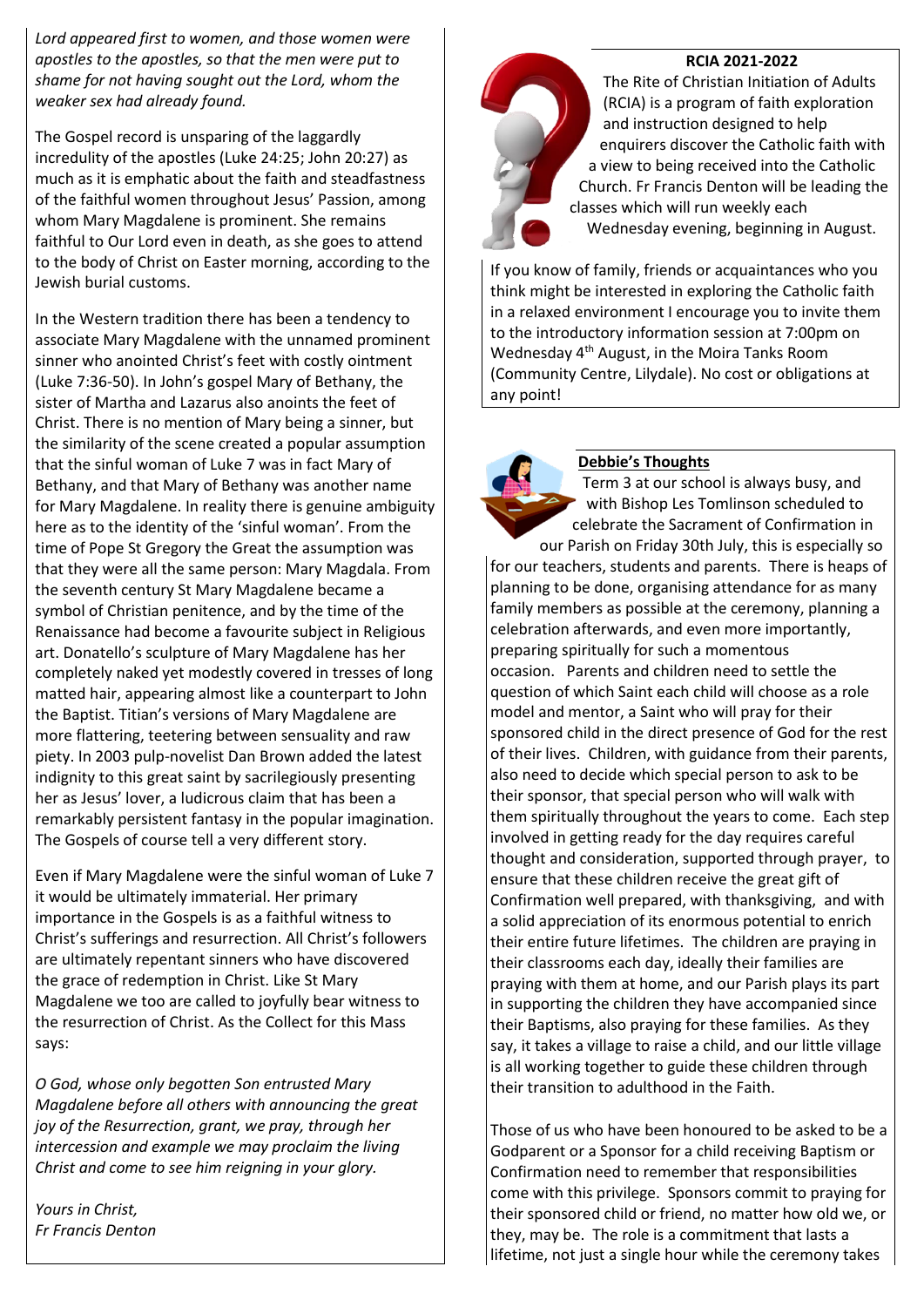place. As the years roll by, often tumultuous, always challenging, life gets in the way of most of us remembering specifics in our prayers. Luckily God is not constrained by lists. Every so often, we need only to glance in God's direction and bring our loved ones to his presence. We can simply say 'please remember my list' and he knows exactly who it is we wish to pray for, without us needing to name names. He knows our hearts. Our sponsored child remains our responsibility in this way for the rest of our lives, and theirs. Praying for them is not hard to do, it is in fact a great joy, and is the best gift that we can ever hope to give them. As we pray, we ask God to bless and protect someone we love, and we ourselves enter into a conversation with God. The biggest win win ever!

The 7 Gifts of the Holy Spirit are 'mysterious', invisible and invaluable. They are Gifts that will support the candidates through the long process of growth and maturity that they are navigating daily, and equip them for their road their entire futures. Confirmed grown-ups possibly forget God's promise to shower them with these gifts throughout their own lives. God's Gifts of Knowledge, Understanding, Wisdom, Fortitude (Courage), Counsel (Right Judgement), Piety (Reverence) and Fear of the Lord (Awe and Wonder in God's Presence) encourage us to live lives that are just and merciful to others, hopefully inspiring us to bring peace and joy to our challenged world, simply by being ourselves. They are Gifts that will be of immeasurable use to these candidates throughout every single moment of the rest of their lives, infinitely more precious and more useful to them than anything that their parents, or anyone else, could ever buy for them with money. Each and every one of us lives, moves and has our being in God's unimaginable love, and we need his constant, faithful help to realise it. One of our hymns says it all: "Eye has not seen, ear has not heard, what God has ready for those who love him…". The Gifts of the Holy Spirit are lavishly and freely given to us as Confirmed Catholics to help us to play our part in achieving justice, dignity and a peaceful solution for all when the big questions of life smack us in the face. How blessed are we?

### **Care Group News**

St. Brigid's Care Group in the Spirit of St. Mary MacKillop The sisters of St. Joseph were always more than just teachers in our schools, many parishioners saw them as the embodiment of faith.

To this day, in the Care Group, we celebrate the life and inspiration they bought to our community. We continue to carry on their legacy of community outreach and involvement, working by the example of the nuns and their founder and Australia's saint, Mary MacKillop. We seek to develop the sense of family and community through: building personal relationships, providing

support and friendship, sharing parishioners' gifts of prayer, time, love, talent and money, helping to meet the needs in the here and now.

We meet each 1st Friday of the month in the parish hall  $1.30 - 3.30$ pm

If you would like to find out more about the Care Group, or you know someone who is need of a helping hand you can contact Maree on 0417087199



For more information phone **Fiona on 0402 474 074**. Trybooking link for talks on St Joseph in August at St Patrick's Community Centre:

### <https://www.trybooking.com/BSVFB>

### **SPECIAL COLLECTION NEXT WEEK, 25 TH JULY**



#### **PARISH PRAYER LIST**

### **Recently Deceased:** Jackie DeKoning **Sick:**

Babies Emmett, Noah Glen Christie, Tedi and Santi; Roman, Blake Smith, Trish Leahy, John Snell, Abby Sharp, Peter Munro, Megan, Bernie Jansen, Andrew Sharp, John, Glenn, Lyn Francis, Dorothy Barber, Fiona, Annie Preuss, Michelle Ryan, Damian, John, Alison, Heather, Julie Bates, Garry Dettman, Bradley Jordan, Jeanette Henkel, Richard Galbraith, Debbie Huby, Geoff Lucas, Sandra Donkin, Glen, Fred Bullas, Fred Coullas, Evie Gleeson, Indy Dawes,